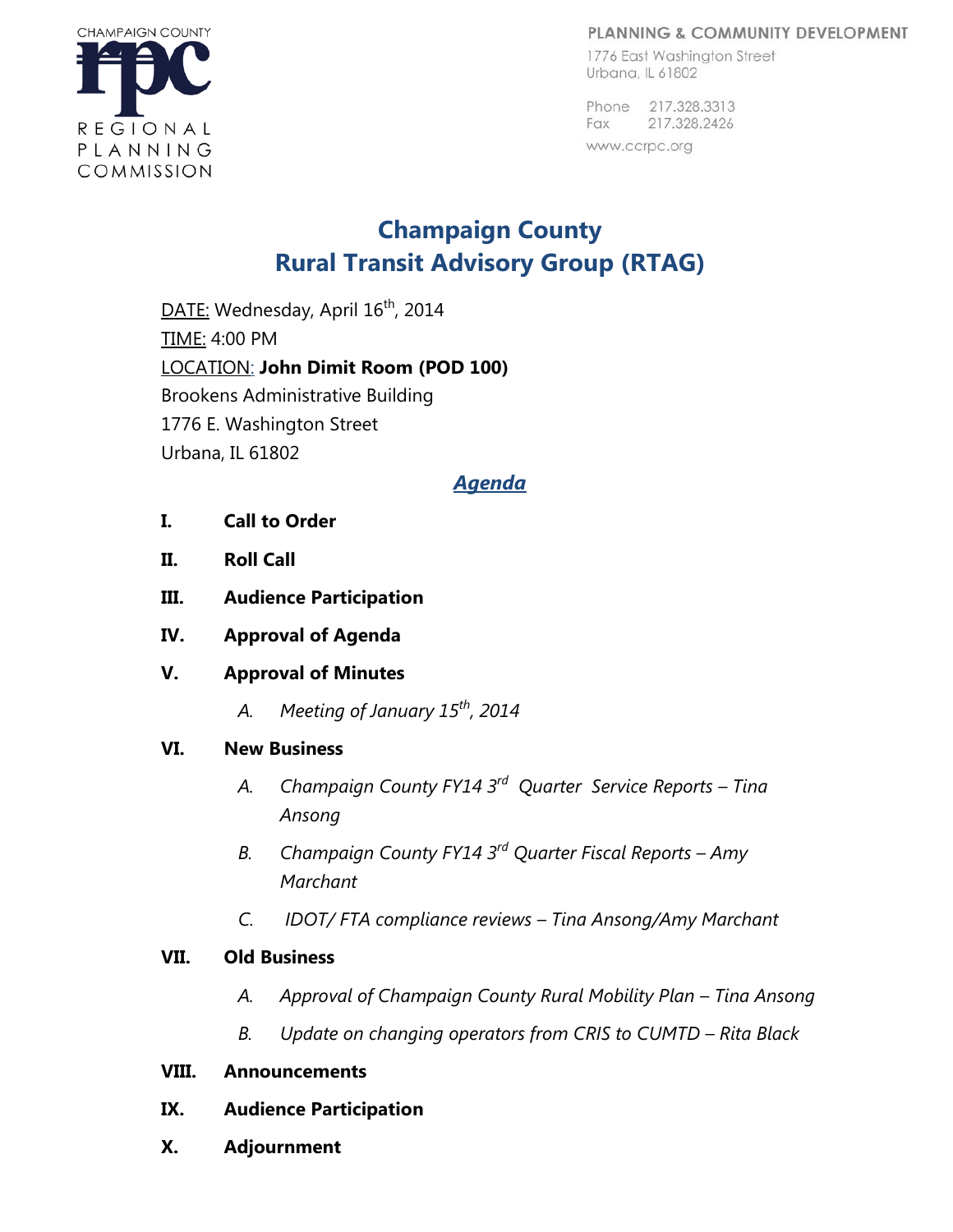*\*\*Champaign County Regional Planning Commission strives to provide an environment welcoming to all persons regardless of disability, race, gender, or religion. Please call 217-819-4100 to request special accommodations at least 2 business days in advance.\*\**

# **Brookens Admin Building Parking Directions**

**Driving Directions**: **<http://g.co/maps/64vwn> Address:**  1776 E Washington St, Urbana, IL 61802 **Champaign Website**: **[www.co.champaign.il.us](http://www.co.champaign.il.us/)**

**Front Entrance Parking (South Side):** Public parking lot (turnaround) is located off of Washington Street. From highway 130, turn onto Washington Street, as you travel West (passing Prairie Elementary & Prairie Park) the parking lot will be the second parking lot on your right. From any other direction - you will be traveling East on Washington Street and will need to take a left at the second entrance after going through the 4-way stop intersection at Lierman Avenue. *If lost day of, call 217-328-33-13.*

### **County Administrative Offices**

As you enter, a volunteer receptionist desk is straight ahead, directly left of it is a doorway with the county's emblem. Go through that doorway and proceed down the hall to the main administrative assistant.

### **John Dimit Room (POD 100)**

From the front entrance desk, proceed left through the double doors, past zoning offices; it is the 3<sup>rd</sup> door on your left.

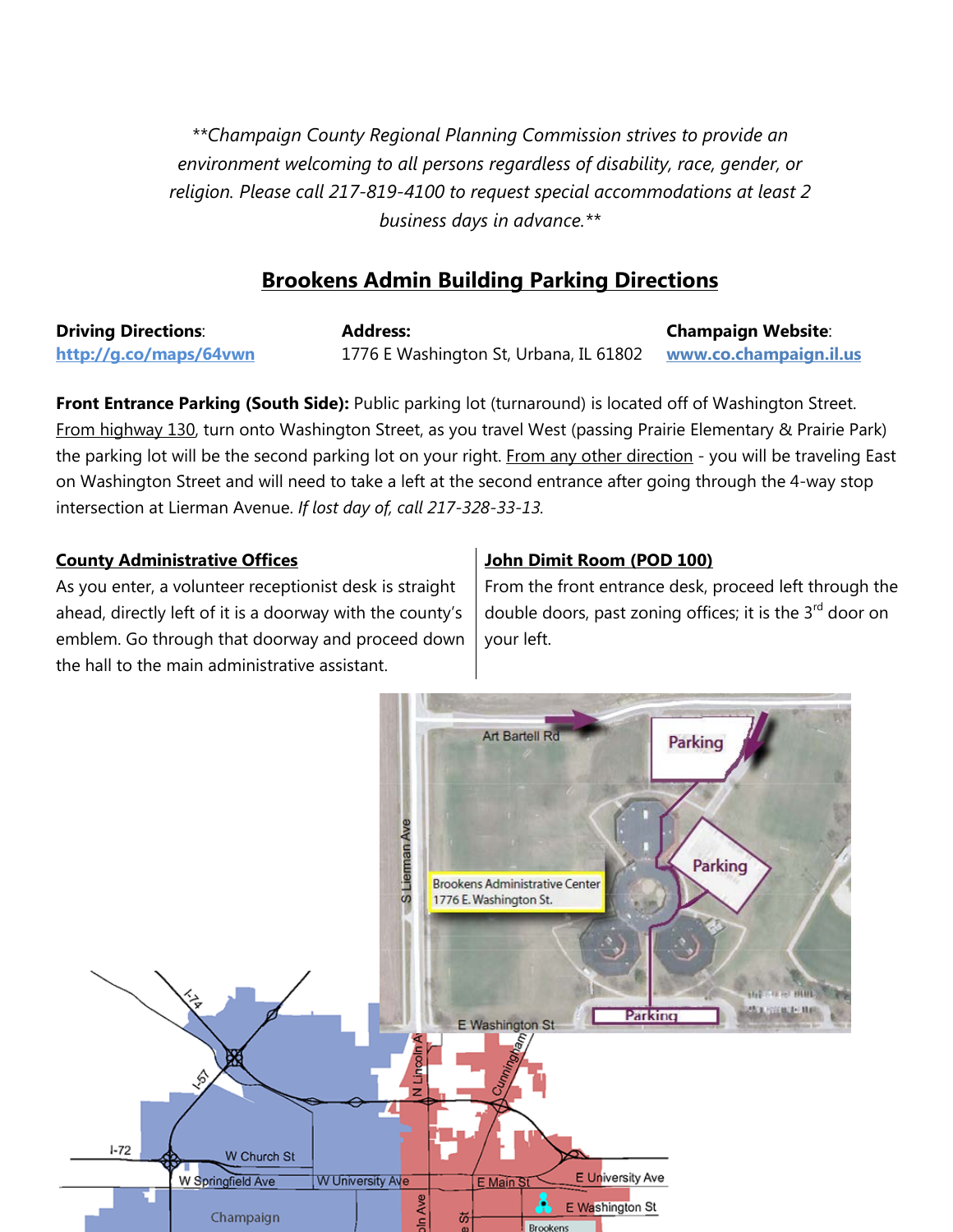### PLANNING & COMMUNITY DEVELOPMENT

**CHAMPAIGN COUNTY** REGIONAL PLANNING COMMISSION

1776 East Washington Street Urbana, IL 61802

Phone 217.328.3313 Fax 217.328.2426 www.ccrpc.org

# 2 **Champaign County** 3 **Rural Transit Advisory Group (RTAG)** 4 *Meeting Minutes*

1

- 5 **DATE: Wednesday, January 15, 2014**
- 6 **LOCATION: John Dimit Room (POD 100)**
- 7 **1776 E Washington St, Urbana, IL 61802**

| <b>Attendee</b>                 | <b>Representation</b>        | <b>Organization</b>                                      |
|---------------------------------|------------------------------|----------------------------------------------------------|
| <b>Chris Bruns</b>              | *Medical                     | The Pavilion                                             |
| Stan James                      | *County Board                | Champaign County Board Liaison                           |
| Michelle Ramage                 | *Education                   | <b>Rantoul City Schools</b>                              |
| #Andy Kulczycki                 | *People with Low Income(s)   | Community Service Center of Northern Champaign<br>County |
| Elaine Palencia                 | *People with Disabilities    | Champaign County Developmental Disabilities Board        |
| Seamus Reilly                   | *Employment                  | Parkland College, Institutional Advancement              |
| Mary Sleeth                     | *Seniors                     | St. Joseph Resident                                      |
| Debra Busey                     | Administrator                | Champaign County                                         |
| Rita Morocoima-<br><b>Black</b> | <b>Executive Director</b>    | Champaign County Regional Planning Commission            |
| <b>Bill Volk</b>                | <b>Managing Director</b>     | Champaign-Urbana Mass Transit District                   |
| Karl Gnadt                      | Managing Director Designate  | Champaign-Urbana Mass Transit District                   |
| Drew Bargmann                   | Planner                      | Champaign-Urbana Mass Transit District                   |
| Eileen Sierra-Brown             | <b>HSTP Coordinator</b>      | Champaign County Regional Planning Commission            |
| Amy Marchant                    | <b>Public Operator Staff</b> | CRIS Rural MTD & CRIS Healthy Aging                      |
| Kathy Cooksey                   | <b>Public Operator Staff</b> | CRIS Rural MTD & CRIS Healthy Aging                      |
| Pam Schroeder                   | Recording Secretary          | Champaign County Regional Planning Commission            |
| Reuben James                    | Public                       | Unknown                                                  |
| 9<br>#Chair                     | *Voting                      |                                                          |

- 10 **I. Call to Order –** Mr. Kulczycki called the meeting to order at 4:00 p.m.
- 11 **II. Roll Call –** Ms. Brown called the roll. A quorum was established.

12 **III. Audience Participation – Mr**. Kulcycki asked audience members to introduce themselves. Mr.

13 Reuben James introduced himself. Then Mr. Bill Volk, Mr. Drew Bargmann, and Mr. Karl Gnadt with

14 Champaign-Urbana Mass Transit District (CUMTD) additionally made their introductions to the

15 group.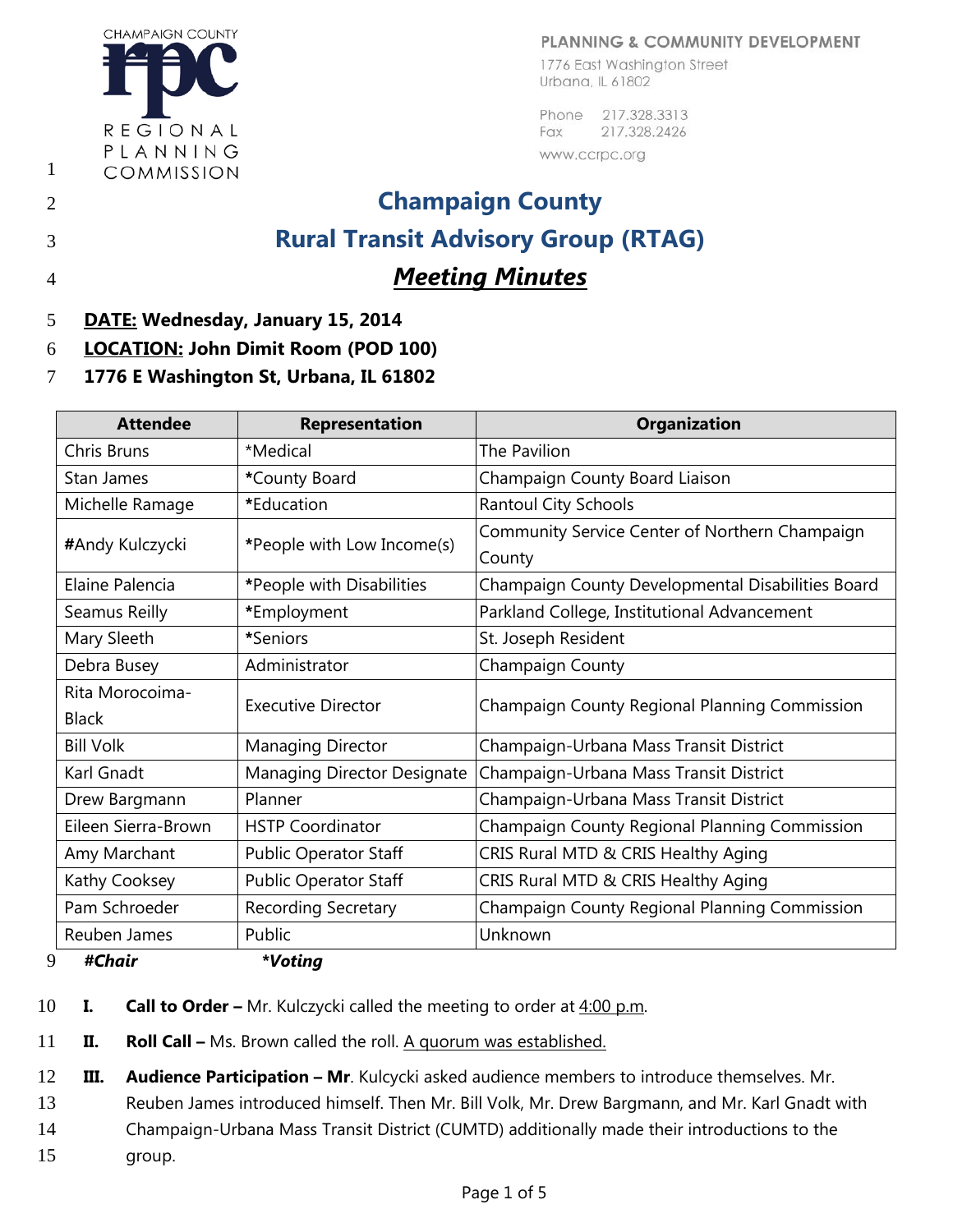- **IV. Approval of Agenda –** The proposed 2014 RTAG Quarterly Meeting schedule was added to the
- agenda under New Business.
- Mr. James motioned to approve the agenda as amended, Ms. Ramage seconded, and the motion carried unanimously.

## **V. Approval of Minutes –**

- *A. Meeting of October 15, 2013* **–**
- Mr. James motioned to approve the RTAG Minutes from October 15, 2013 meeting, Ms. Palencia seconded, and the motion carried unanimously.

# **VI. New Business –**

- *A.* **Proposed 2014 Quarterly Meeting Schedule –** Ms. Brown distributed the Champaign County RTAG Meeting Schedule for 2014's quarterly meetings. RTAG members had filled out 27 a survey confirming their availability to attend the proposed meeting schedule, and beyond a few conflicts, the majority agreed with the proposed schedule of meetings.
- Ms. Bruns made a motion to approve the proposed 2014 Meeting Schedule, Ms. Palencia seconded, and the motion carried unanimously.
- **B.** *Champaign County 1<sup>st</sup> and 2<sup>nd</sup> Quarter FY14 Service Reports* Ms. Brown directed the RTAG to review the draft FY14 1<sup>st</sup> Quarter and  $2<sup>nd</sup>$  Quarter service reports for Champaign County's rural transportation services. Several items on the report were highlighted as attached; including one day when operations were shut down due to severe snow weather 35 conditions. Additionally, Ms. Brown pointed out that denied trip figures on the  $2^{nd}$  Quarter's report were in red text due to conflicting reporting between CRIS' definition for denials and the documentation of those denials not adding up to the figures provided. Corrections to the  $2^{nd}$  Ouarterly report will be forthcoming.
- Ms. Brown then referenced the last page in the quarterly reports titled "Trip Trend Chart 1-15- 2014". The first two quarters in 2011 were not included in the chart because the program was not yet in full operation, and therefore would not be good statistical information for a true comparison. However, this chart is a good guide to review and analyze the service being provided to the community on a daily basis.
- Ms. Marchant stated there have been challenges, which have negatively impacted the trips in recent months. Ms. Marchant stated it has been difficult to maintain staff at the current pay rate and many times the prospective hires do not pass the drug test. The decision to increase the hourly rate is on hold until a future provider and their job description are being established.
- 49 Mr. James made a motion to accept the FY14  $1<sup>st</sup>$  and  $2<sup>nd</sup>$  Quarter Service Reports, Ms. Bruns seconded, and the motion carried unanimously.
- **C.** *FY 14 1<sup>st</sup> and 2<sup>nd</sup> Quarter Fiscal Reports* **Ms. Marchant reported approximately \$66,000 in** 52 5311 was billed in the  $1<sup>st</sup>$  Quarter for FY14. In the  $2<sup>nd</sup>$  Quarter of FY14 CRIS submitted a 53 bayment advance request to IDOT-DPIT for \$43,000. The  $2^{nd}$  Quarter billing is not due until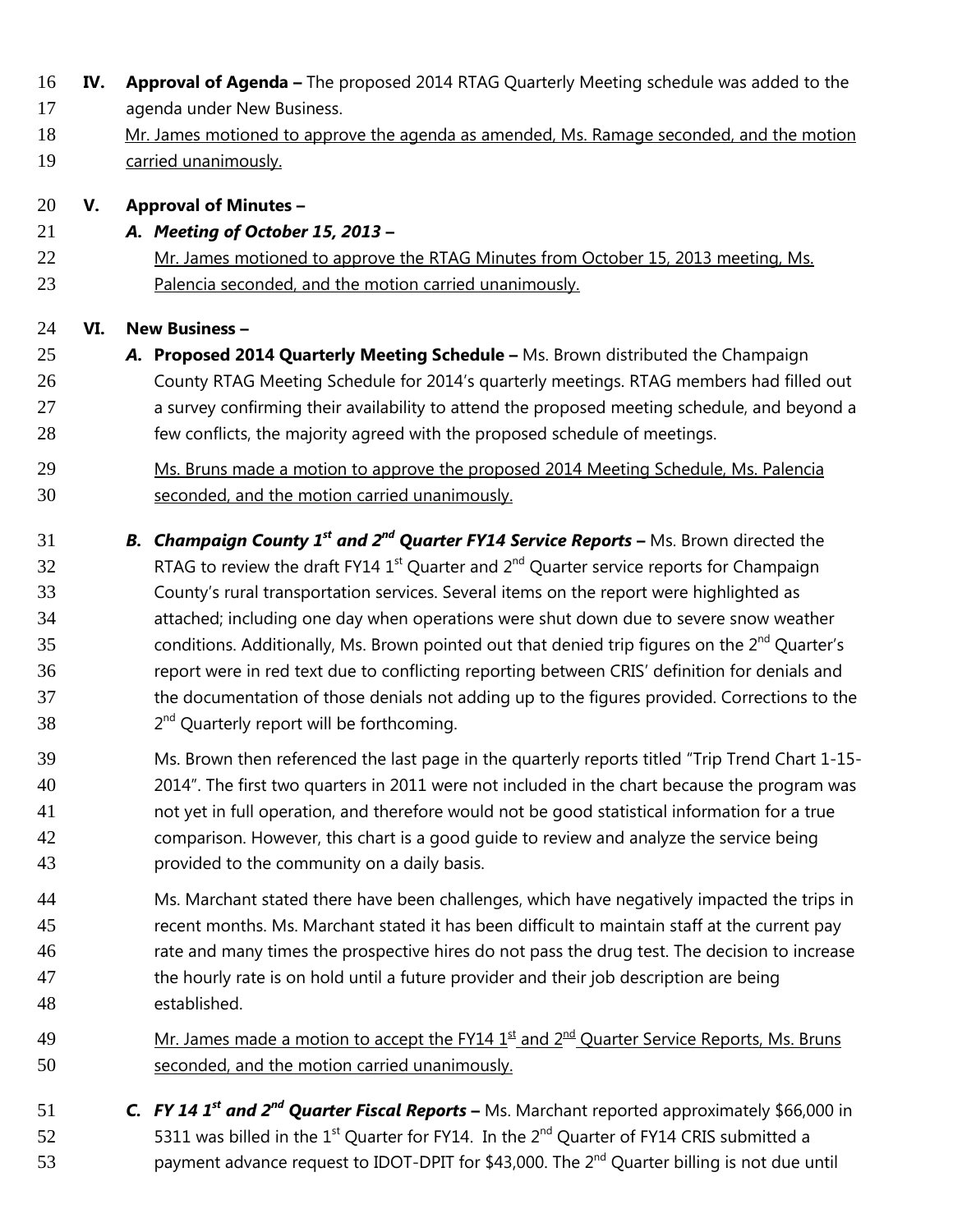54 January 30<sup>th</sup>, 2014 and should be submitted on time to DPIT. Ms. Brown stated FY14 federal reimbursement checks were received earlier today. However, the reimbursement for the state funding drawdown along with the advance requested had not been received at this time. Ms. Brown asked Ms. Cooksey what percentage of the overall federal and state funding for 58 Champaign County FY14 grant is remaining after the  $2<sup>nd</sup>$  Quarter was closed out. Ms. Cooksey indicated that by the end of the second quarter's drawdown, all federal 5311 funding would be expended, as typical for these grants; and that approximately 40% of the state funding **Example 1** remained at the end of the  $2^{nd}$  quarter. Ms. Cooksey noted that RTAG should keep in mind that the state funding is used to pull down the federal funding and additional local match is needed to pull down the full amount of state funding available.

 *D.* **Review and Approval of Champaign County Rural Mobility Plan** - Rita Black introduced Tina-Marie Ansong as the Champaign County Program Compliance Oversight Monitor (PCOM). Ms. Black then informed RTAG members that Ms. Ansong will be replacing Ms. Brown as the point of contact for RTAG matters.

 Ms. Ansong revised and completed the draft *Rural Mobility Plan for Champaign County* and presented the findings to attendees. Ms. Ansong presented the following information from the Rural Mobility Plan:

- 71 The literature review included documents such as Transportation Corporative Research Program (*TCRP) Report 161* that provides specific instructions for estimating need, demand and mobility gap for rural public transportation. The text *Organizing Transit in Small Urban and Rural Communities* and a number of other texts were reviewed for the plan. Once literature review was completed, the existing socioeconomic data and available transportation services in rural Champaign County were added to the plan.
- The plan also identified unique transportation needs of transit dependent populations, i.e. low income persons, persons with disabilities, persons living in zero vehicle households, as well as older adults and youth.
- 81 In the plan, socioeconomic data collected was utilized to estimate rural **transportation need, demand and current mobility gap in services. These** 83 estimates were defined as: Need equals the total number of persons in transit dependent groups; Demand equals the number of one-way trips transit 85 dependent persons will require; and Mobility Gap equals the difference in the number of trips made between persons with access to a vehicle and those with **no access to a vehicle.**
- 88 The final step in developing the plan was to goals, objectives, and performance measures based on the results of the analysis and then design strategies to implement the desired outcomes detailed in the goals and objectives.
- Ms. Ansong continued to present sections of the mobility plan, including maps 92 of: the Study Area, which included all rural areas of Champaign County outside of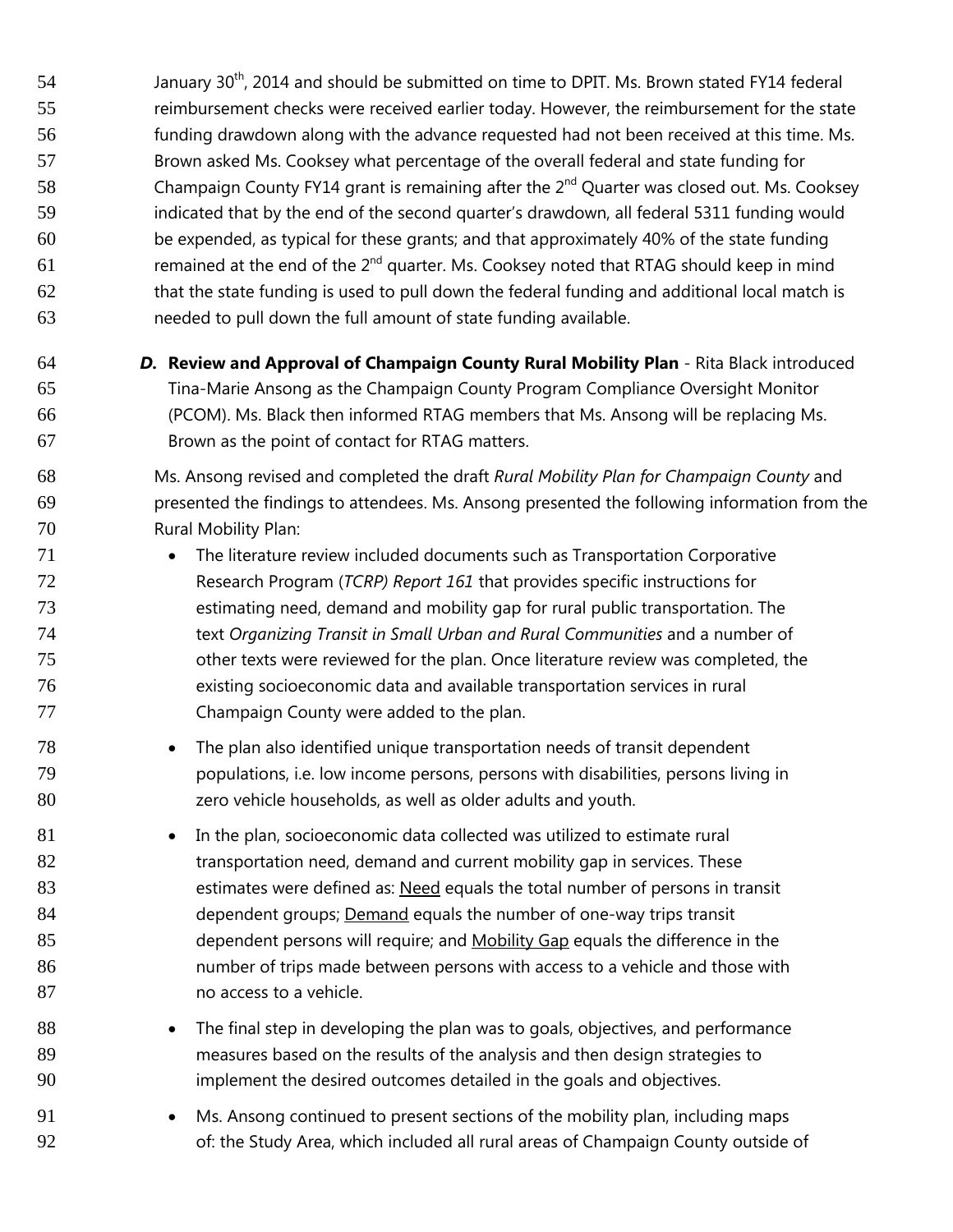| 93                              | CUMTD district's boundaries; and a distribution map of high, medium and low                                                                                                                                                                                                                                                                                                                         |
|---------------------------------|-----------------------------------------------------------------------------------------------------------------------------------------------------------------------------------------------------------------------------------------------------------------------------------------------------------------------------------------------------------------------------------------------------|
| 94                              | transit dependent areas throughout rural Champaign County. She explained that                                                                                                                                                                                                                                                                                                                       |
| 95                              | high, medium and low was established based on the share of transit dependent                                                                                                                                                                                                                                                                                                                        |
| 96                              | groups for each rural block group.                                                                                                                                                                                                                                                                                                                                                                  |
| 97                              | CRIS current service hours are Monday to Friday, 6am to 6pm except all federal                                                                                                                                                                                                                                                                                                                      |
| 98                              | holidays. Average Trips per day for FY13 was 69. Medical trips are the major trip                                                                                                                                                                                                                                                                                                                   |
| 99                              | type. CRIS has over 1,100 registered riders and 105 of those riders are persons                                                                                                                                                                                                                                                                                                                     |
| 100                             | with disabilities and 25% older adults. Most trips originate in northern                                                                                                                                                                                                                                                                                                                            |
| 101                             | Champaign County in the Rantoul area while most destinations are in the                                                                                                                                                                                                                                                                                                                             |
| 102                             | urbanized area.                                                                                                                                                                                                                                                                                                                                                                                     |
| 103                             | For analysis purposes the county was divided into 4 Demand Response Zones                                                                                                                                                                                                                                                                                                                           |
| 104                             | (DRZs). Demographic characteristics for each demand response zone were                                                                                                                                                                                                                                                                                                                              |
| 105                             | presented along with each zones estimated need, demand and mobility gap.                                                                                                                                                                                                                                                                                                                            |
| 106                             | Public comments and perceptions of Champaign County's rural service include                                                                                                                                                                                                                                                                                                                         |
| 107                             | the fact that it is perceived to be a Paratransit service, service hours need to be                                                                                                                                                                                                                                                                                                                 |
| 108                             | expanded and requested travel times are often booked.                                                                                                                                                                                                                                                                                                                                               |
| 109<br>110<br>111<br>112<br>113 | Common issues with CRIS service include: service hours do not facilitate<br>$\bullet$<br>employment commute, regular commute costs are unaffordable for low income<br>persons, limited capacity and structure of operations make it difficult to meet<br>demand, public is unaware of the full scope of CRIS' service and 48 hour advance<br>schedule requests limit rider options and flexibility. |
| 114<br>115<br>116<br>117        | Goals, objectives and strategies were presented and RTAG members were<br>$\bullet$<br>informed that these goals and objectives are not final and are open for<br>discussion. Goals and objectives pertained to improving ridership, efficiency and<br>ability to facilitate employment and education trips.                                                                                         |
| 118                             | Mr. James commented that it seems the only way to achieve the goals and objectives presented                                                                                                                                                                                                                                                                                                        |
| 119                             | is to form an MTD with property taxes, he was doubtful that CRIS could achieve providing public                                                                                                                                                                                                                                                                                                     |
| 120                             | transportation for employment purposes. He thinks the goals are asking too much for what CRIS                                                                                                                                                                                                                                                                                                       |
| 121                             | was mandated to deliver. He doubts persons will utilize CRIS for employment commute, because                                                                                                                                                                                                                                                                                                        |
| 122                             | of the convenience of cars. Mr. James does not think a fixed route service would be appropriate                                                                                                                                                                                                                                                                                                     |
| 123                             | for rural Champaign County, because the demand is not great enough.                                                                                                                                                                                                                                                                                                                                 |
| 124                             | Ms. Marchant stated that CRIS was not able to utilize its JARC funding, because the vehicles                                                                                                                                                                                                                                                                                                        |
| 125                             | were not delivered, and if the vehicles had been delivered then the route would be operating;                                                                                                                                                                                                                                                                                                       |
| 126                             | then CRIS would have achieved many of the goals and objectives presented. Ms. Black did agree                                                                                                                                                                                                                                                                                                       |
| 127                             | that Champaign County has been waiting for 9 vehicles for a long time.                                                                                                                                                                                                                                                                                                                              |

 Mr. James proposed that the approval of the Rural Mobility Plan should be postponed until the next RTAG meeting when the group has adequate time to review the document. Ms. Black

informed members that if they have questions or comments, those should be forwarded to Ms.

Ansong for incorporation into the document.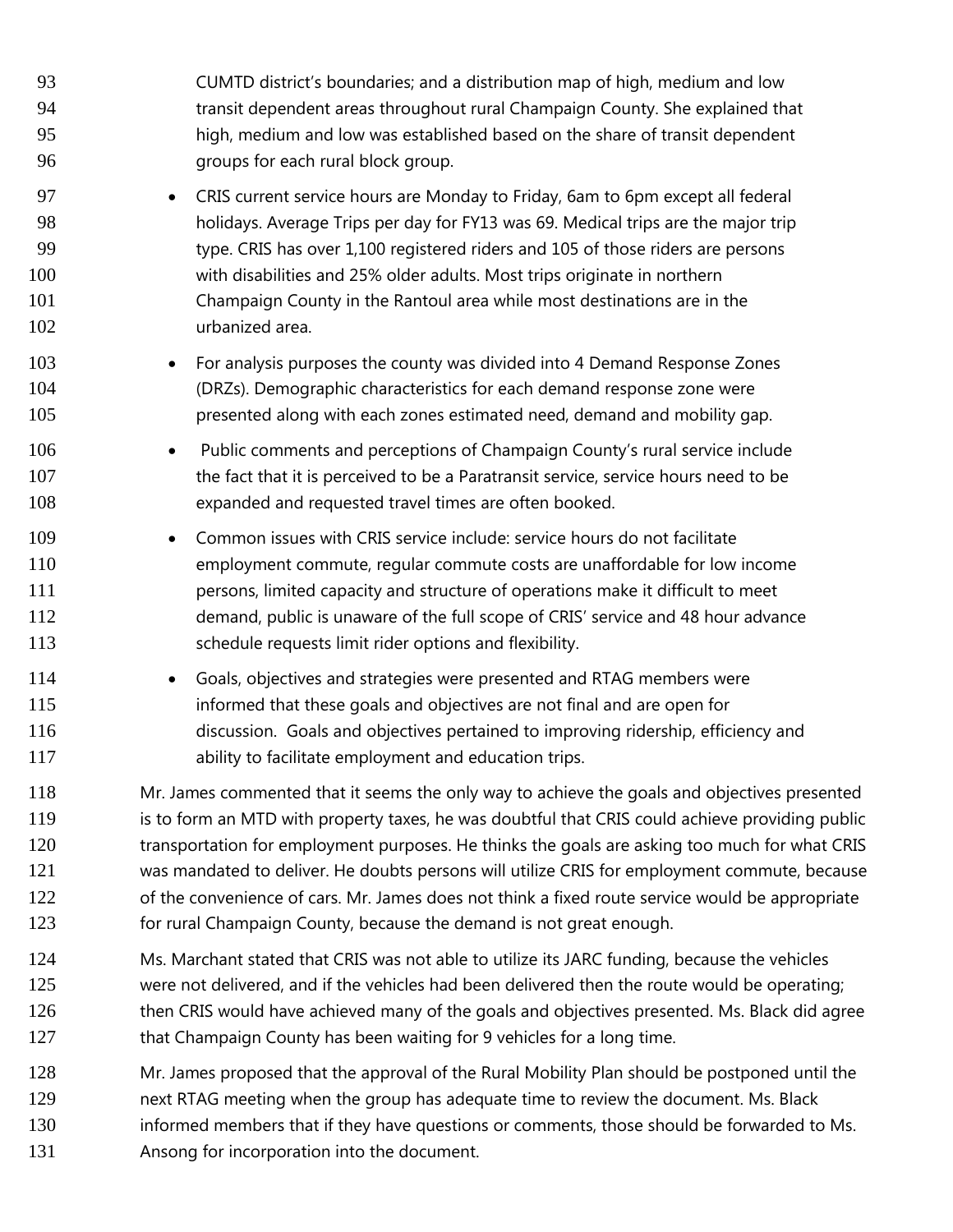### **VII. Old Business**

- *A.* **Future of Champaign County Rural Transit System Operations** -Ms. Black informed the RTAG that in November she received an email from Ms. Marchant stating that due to changes in CRIS' board members, they have now decided to discontinue the relationship with Champaign County. After consulting with Ms. Marchant and reviewing previous research on providers Ms. Black and Ms. Busey had concluded that CUMTD would be the ideal operator to take over rural transit services in Champaign County. Mr. Gnadt stated that CUMTD is willing to explore the possibility of being the rural transit operator, although the issue has not yet been presented to the CUMTD Board for approval. Mr. James made a motion to have the RTAG proceed with negotiations with CUMTD to 142 operate rural transportation services in Champaign County; the motion was seconded by Mr. 143 Reilly. Motion carried unanimously. Ms. Busey informed the group that this issue will be presented to the Champaign County Board in February. **VIII. Announcements –** Ms. Black announced that Ms. Ansong will be replacing Ms. Brown as the 147 point of contact for RTAG issues and the liaison between the CRIS, the County and CUMTD. **IX. Audience Participation –** None.
- *X.* **Adjournment –** The meeting adjourn at 5:13 p.m.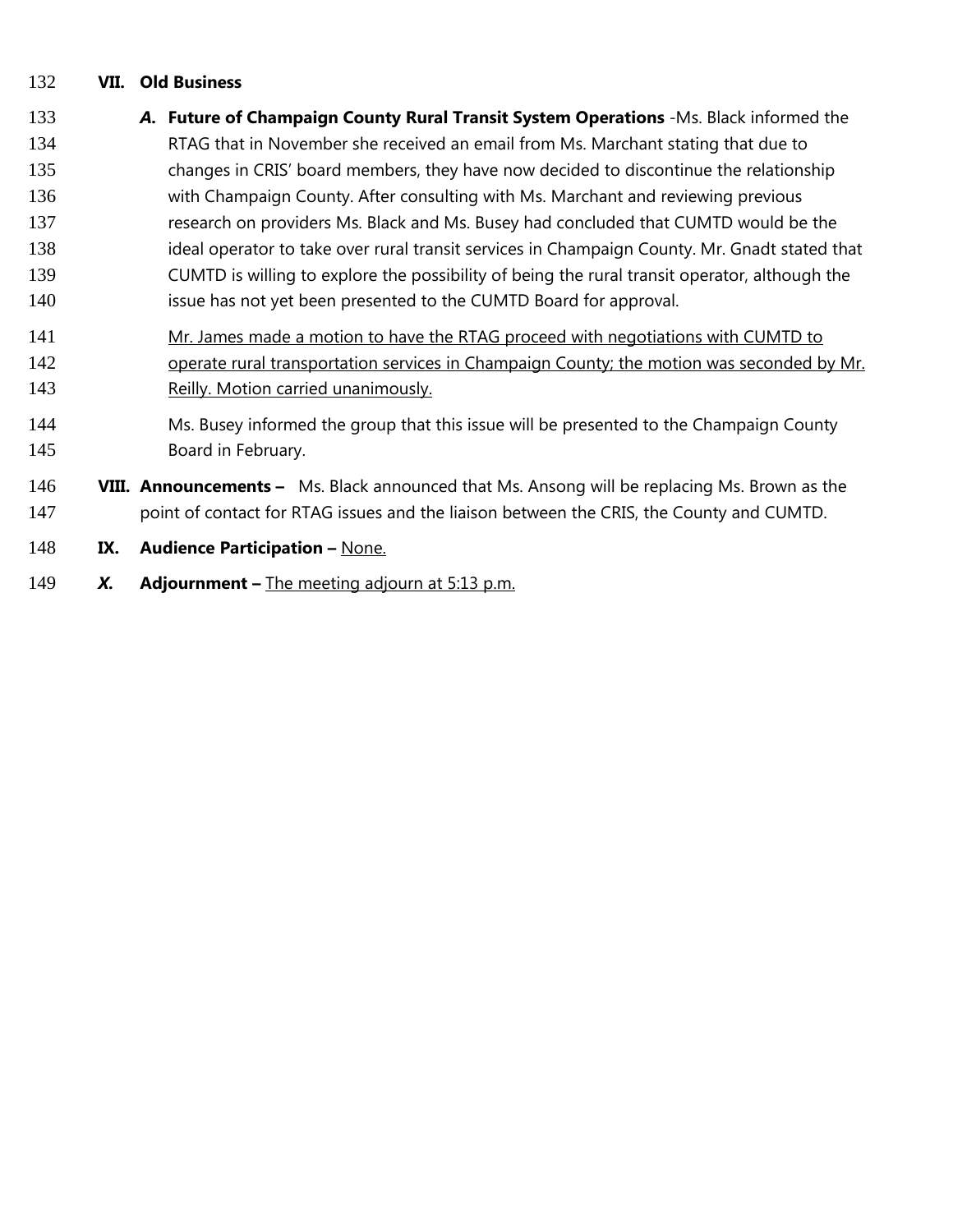# *Champaign County Rural Transit Advisory Group (RTAG)*

*DRAFT Third Quarter FY14 Service Report* 

**Grantee:** Champaign County **Subcommittee & Oversight:** Rural Transit Advisory Group Appointees & CCRPC **Operator:** CRIS Rural Mass Transit District (CRIS)

*This table reflects rural public transit service provided within Champaign County for FY14 third quarter:*

- □ **Trip Type Broken-Out** is the total number of trips grouped by the purpose of each trip. These categories include **Medical, Personal, Shopping, Social, Employment, Educational, & Miscellaneous.** *{Note: Trips to return home are classified by the trip's purpose preceding it.*
- □ Trips are transportation service units that are counted each time an individual rider enters and exits a vehicle.
- □ **Days** are the number of business days (M F) that CRIS operated within a month, except on federal holidays and inclement weather service.
- **Daily Average** is the total trips divided by total number of operating days.
- □ **Accessible** services include the number of trips requiring ADA Lift equipment and trips provided to older adults 60+ years of age.
- **Requests Denied** includes the total number of individuals who called to request transportation that could not be accommodated.

|              | <b>Trip Type Breakouts</b> |          |          |        |            |           |       | <b>Daily</b> | <b>Accessibility</b> |         | <b>Denials</b> |       |                 |              |
|--------------|----------------------------|----------|----------|--------|------------|-----------|-------|--------------|----------------------|---------|----------------|-------|-----------------|--------------|
| <b>Month</b> | Medical                    | Personal | Shopping | Social | Employment | Education | Misc. | <b>Trips</b> | Days                 | Average | Lift           | $60+$ | <b>Requests</b> | <b>Trips</b> |
| Jan.         | 428                        | 136      | 60       | 144    | 249        | 94        |       | 1.113        | 17                   | 65      | 107            | 546   | 45              | 80           |
| Feb.         | 579                        | 181      | 59       | 154    | 285        | 93        |       | 1,356        | 18                   | 75      | 114            | 621   | 9               | 16           |
| Mar.         | 759                        | 233      | 107      | 175    | 345        | 83        |       | 1,702        | 21                   | 81      | 145            | 808   | ᆂ               | 25           |
| <b>Total</b> | 1,766                      | 550      | 226      | 473    | 879        | 270       |       | 4,171        | 56                   | 74      | 366            | 1,975 | 71              | 121          |

### *Transportation Services*

### *System Operations*

| <b>Month</b> | <b>Vehicle Capacity</b> | <b>Operation</b> |              |              |              |  |
|--------------|-------------------------|------------------|--------------|--------------|--------------|--|
|              | 6-Passenger             | 12-Passenger     | 14-Passenger | <b>Miles</b> | <b>Hours</b> |  |
| Jan.         |                         |                  | 6*           | 19,523       | 971.25       |  |
| Feb.         |                         |                  | 6*           | 22,152       | 1090.75      |  |
| Mar.         |                         |                  | 6*           | 28,352       | 1327         |  |
| <b>Total</b> |                         |                  |              | 70,027       | 3,389        |  |

*\*For Oct. & Nov. the 14-Passenger Vehicle #28 was used only 1 day of the entire month.* *Montha This table reflects the rural operations within the quarter:* 

- □ **Number of Vehicles** used for transportation services within Champaign County (excluding service contract vehicles);
- **6, 12, & 14 passenger** references number of rider seats per vehicle in service (all vehicle have an ADA lift); and
- □ **Total Miles** driven by vehicles within a month.
- **Total Hours** driven by vehicles to provide public transportation.

*\*\*Note service numbers contained within the report can be reconciled as needed, which is common in rural transit systems.*



**<sup>1</sup> of 4 Page (FY14 Q3 Presented 4/16/2014)**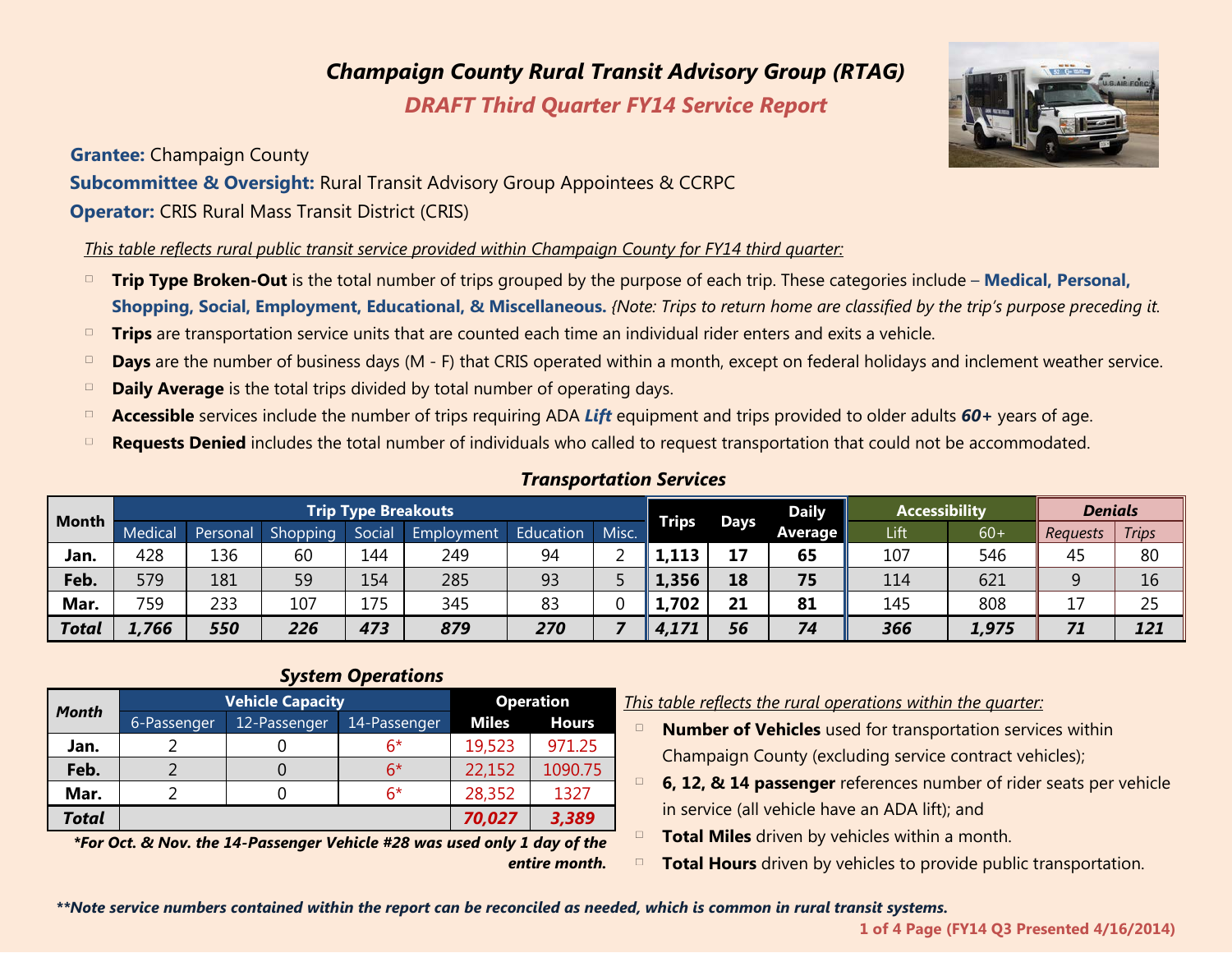### *The table reflects new registered riders in this quarter. Several notes regarding ridership & fares are below.*

- $\Box$  Fares: 5311 riders that trips begin or end in the rural general public service area. 5311D or 60+ riders are eligible for a \$2 one-way fare. Passenger Assistants ride for free, and children ride for \$1 each way. There is a service contract with riders from the Champaign County nursing home can scheduled to be picked up a contracted rate of \$26.
- □ **Rural Demand Response Zone (DRZs):** Eligible transit service areas of Champaign County divided into quadrants.

|                               | 2010          | # Served             | % of Pop.         | <b>Community</b>    |                         | <b>New Riders</b> |                | %                       |               |  |  |
|-------------------------------|---------------|----------------------|-------------------|---------------------|-------------------------|-------------------|----------------|-------------------------|---------------|--|--|
| <b>DRZs</b>                   | <b>Census</b> | <b>Since</b><br>2011 | <b>Served</b>     |                     | Jan                     | Feb               | <b>Mar</b>     | <b>Total</b>            | <b>Served</b> |  |  |
|                               |               | 5                    |                   | <b>Dewey</b>        |                         |                   |                | 5                       |               |  |  |
|                               |               | 14                   | 3.91%             | <b>Fisher</b>       |                         | $\mathbf 1$       |                | 15                      | 4.16%         |  |  |
|                               |               | $\overline{0}$       |                   | Foosland*           |                         |                   |                | $\mathbf 0$             |               |  |  |
| DRZ1                          | 22,171        | 10                   |                   | <b>Gifford</b>      |                         | $\mathbf{1}$      |                | 11                      |               |  |  |
|                               |               | 19                   |                   | <b>Ludlow</b>       | $\overline{2}$          |                   |                | 21                      |               |  |  |
|                               |               | 5                    |                   | <b>Penfield</b>     |                         | $\mathbf 1$       |                | $6\phantom{1}6$         |               |  |  |
|                               |               | 799                  |                   | <b>Rantoul</b>      | 8                       | 20                | 19             | 846                     |               |  |  |
|                               |               | 15                   |                   | <b>Thomasboro</b>   |                         | 3                 | $\mathbf{1}$   | 19                      |               |  |  |
|                               |               | $\theta$             |                   | Allerton*           |                         |                   |                | $\boldsymbol{0}$        | 0.25%         |  |  |
|                               |               | $\mathcal O$         |                   | <b>Broadlands</b>   |                         |                   |                | $\boldsymbol{0}$        |               |  |  |
|                               |               | 11                   |                   | <b>Homer</b>        |                         | $\mathbf{1}$      |                | 12                      |               |  |  |
|                               | 17,317        | $\mathcal O$         | 0.21%             | Longview*           |                         |                   | $\mathbf{1}$   | $\mathbf{1}$            |               |  |  |
| DRZ <sub>2</sub>              |               | $\mathfrak 1$        |                   | <b>Ogden</b>        |                         |                   |                | $\mathbf{1}$            |               |  |  |
|                               |               | $\overline{2}$       |                   | <b>Philo</b>        |                         |                   |                | $\overline{2}$          |               |  |  |
|                               |               | $\mathcal O$         |                   | Royal*              |                         |                   |                | $\mathbf 0$             |               |  |  |
|                               |               | 20                   |                   | <b>Saint Joseph</b> | $\overline{4}$          | $\overline{2}$    |                | 26                      |               |  |  |
|                               |               | $\overline{2}$       |                   | <b>Sidney</b>       |                         |                   |                | $\overline{\mathbf{2}}$ |               |  |  |
|                               |               | $\mathfrak 1$        |                   | <b>Ivesdale</b>     |                         |                   |                | $\mathbf{1}$            |               |  |  |
|                               | 12,317        | $\overline{2}$       | 0.16%             | Pesotum             |                         |                   |                | $\overline{2}$          |               |  |  |
| DRZ3                          |               | $\mathbf{1}$         |                   | Sadorus*            |                         |                   |                | $\mathbf{1}$            | 0.17%         |  |  |
|                               |               | 16                   |                   | <b>Tolono</b>       |                         |                   | 1              | 17                      |               |  |  |
|                               |               | 33                   | 0.17%             | <b>Mahomet</b>      |                         | $\overline{2}$    | $\overline{2}$ | 37                      | 0.19%         |  |  |
| DRZ4                          | 20,327        | $\overline{2}$       |                   | <b>Seymour</b>      |                         |                   |                | $\overline{2}$          |               |  |  |
|                               |               | $\mathcal O$         |                   | <b>Bondville</b>    |                         |                   |                | $\mathbf 0$             |               |  |  |
|                               |               | 64                   | 0.21%             | Champaign           | 8                       | 5                 | $\overline{2}$ | 79                      |               |  |  |
| <b>CUMTD</b>                  | 128,949*      | $\overline{3}$       |                   | <b>Savoy</b>        |                         | $\overline{1}$    |                | $\overline{\mathbf{4}}$ | 0.24%         |  |  |
| <b>District</b>               |               | 201                  |                   | <b>Urbana</b>       | 6                       | 11                | 10             | 228                     |               |  |  |
| <b>Outside County</b>         |               |                      | <b>Not</b>        | <b>Outside</b>      |                         |                   |                |                         |               |  |  |
| <b>Registered Riders</b>      |               | 18                   | <b>Applicable</b> | <b>County</b>       |                         |                   | $\overline{2}$ | 20                      | N/A           |  |  |
| <b>Previous Total = 1,226</b> |               |                      |                   |                     | <b>New Riders = 114</b> |                   |                | Total = $1,340$         |               |  |  |

*FY14 3rd Quarter Champaign County Registered Riders*

*\*Note that CUMTD boundary population is approximate due to the ¾ mile deviation that their Paratransit service provides. Additionally, the 2010 Census' Urbanized Area Boundaries for Champaign, Urbana, Bondville, and Tolono do not match up with the service area boundaries of CUMTD.*

*\*\*Note service numbers contained within the report can be reconciled as needed, which is common in rural transit systems.*